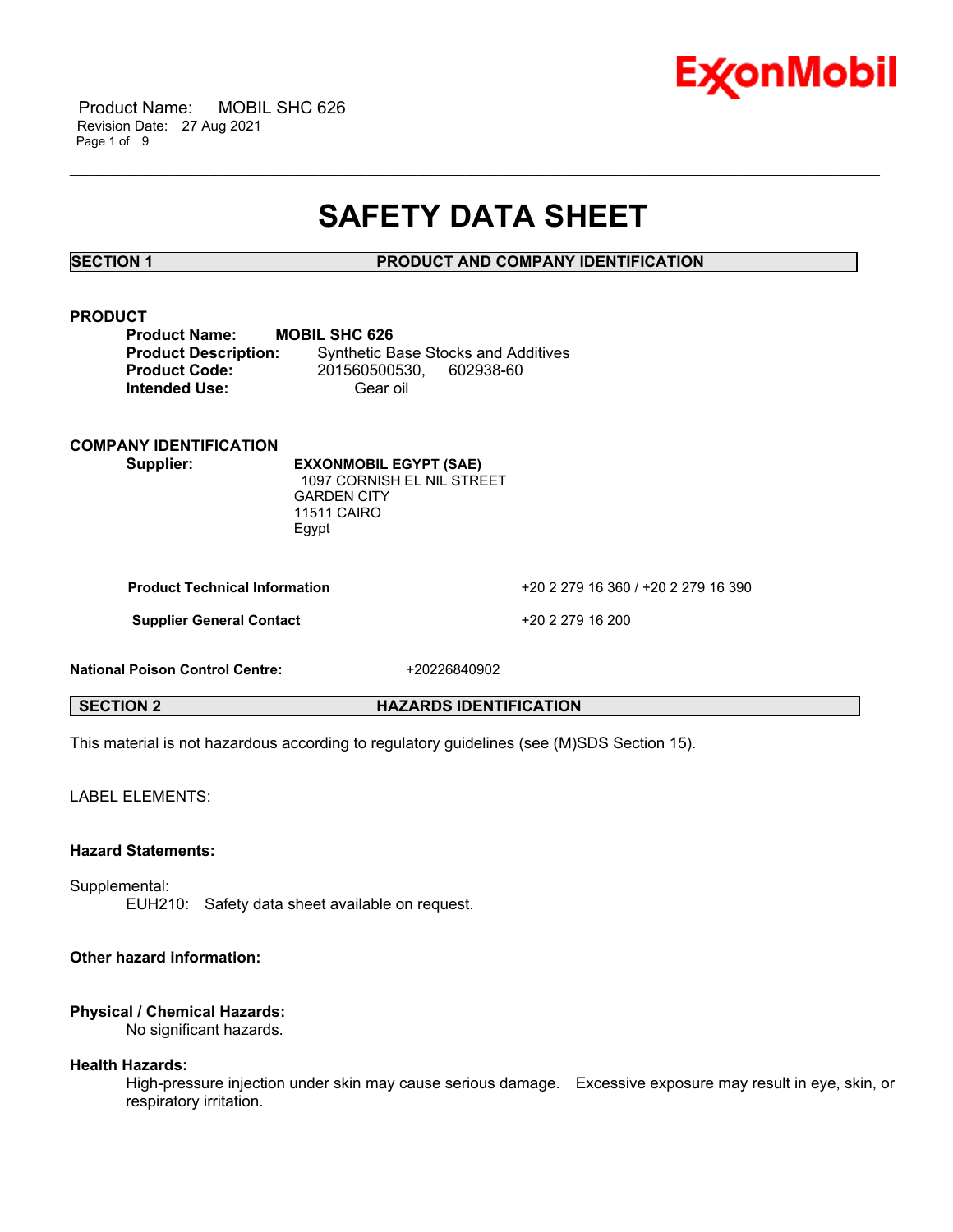

 Product Name: MOBIL SHC 626 Revision Date: 27 Aug 2021 Page 2 of 9

#### **Environmental Hazards:**

No significant hazards.

**NOTE:** This material should not be used for any other purpose than the intended use in Section 1 without expert advice. Health studies have shown that chemical exposure may cause potential human health risks which may vary from person to person.

\_\_\_\_\_\_\_\_\_\_\_\_\_\_\_\_\_\_\_\_\_\_\_\_\_\_\_\_\_\_\_\_\_\_\_\_\_\_\_\_\_\_\_\_\_\_\_\_\_\_\_\_\_\_\_\_\_\_\_\_\_\_\_\_\_\_\_\_\_\_\_\_\_\_\_\_\_\_\_\_\_\_\_\_\_\_\_\_\_\_\_\_\_\_\_\_\_\_\_\_\_\_\_\_\_\_\_\_\_\_\_\_\_\_\_\_\_

### **SECTION 3 COMPOSITION / INFORMATION ON INGREDIENTS**

This material is defined as a mixture.

#### **No Reportable Hazardous Substance(s) or Complex Substance(s).**

| <b>Name</b>                         | CAS#       | Concentration* | <b>GHS Hazard Codes</b> |
|-------------------------------------|------------|----------------|-------------------------|
| 11-DECENE. HOMOPOLYMER HYDROGENATED | 68037-01-4 | 40 - < 50%     | H304                    |
| DIPHENYLTOLYLPHOSPHATE (MCS)        |            | $0.1 - 1\%$    | H400(M factor 1), H412  |

\* All concentrations are percent by weight unless ingredient is a gas. Gas concentrations are in percent by volume.

#### **SECTION 4 FIRST AID MEASURES**

#### **INHALATION**

Remove from further exposure. For those providing assistance, avoid exposure to yourself or others. Use adequate respiratory protection. If respiratory irritation, dizziness, nausea, or unconsciousness occurs, seek immediate medical assistance. If breathing has stopped, assist ventilation with a mechanical device or use mouth-to-mouth resuscitation.

#### **SKIN CONTACT**

Wash contact areas with soap and water. If product is injected into or under the skin, or into any part of the body, regardless of the appearance of the wound or its size, the individual should be evaluated immediately by a physician as a surgical emergency. Even though initial symptoms from high pressure injection may be minimal or absent, early surgical treatment within the first few hours may significantly reduce the ultimate extent of injury.

#### **EYE CONTACT**

Flush thoroughly with water. If irritation occurs, get medical assistance.

#### **INGESTION**

First aid is normally not required. Seek medical attention if discomfort occurs.

#### **NOTE TO PHYSICIAN**

None

#### **SECTION 5 FIRE FIGHTING MEASURES**

#### **EXTINGUISHING MEDIA**

**Appropriate Extinguishing Media:** Use water fog, foam, dry chemical or carbon dioxide (CO2) to extinguish flames.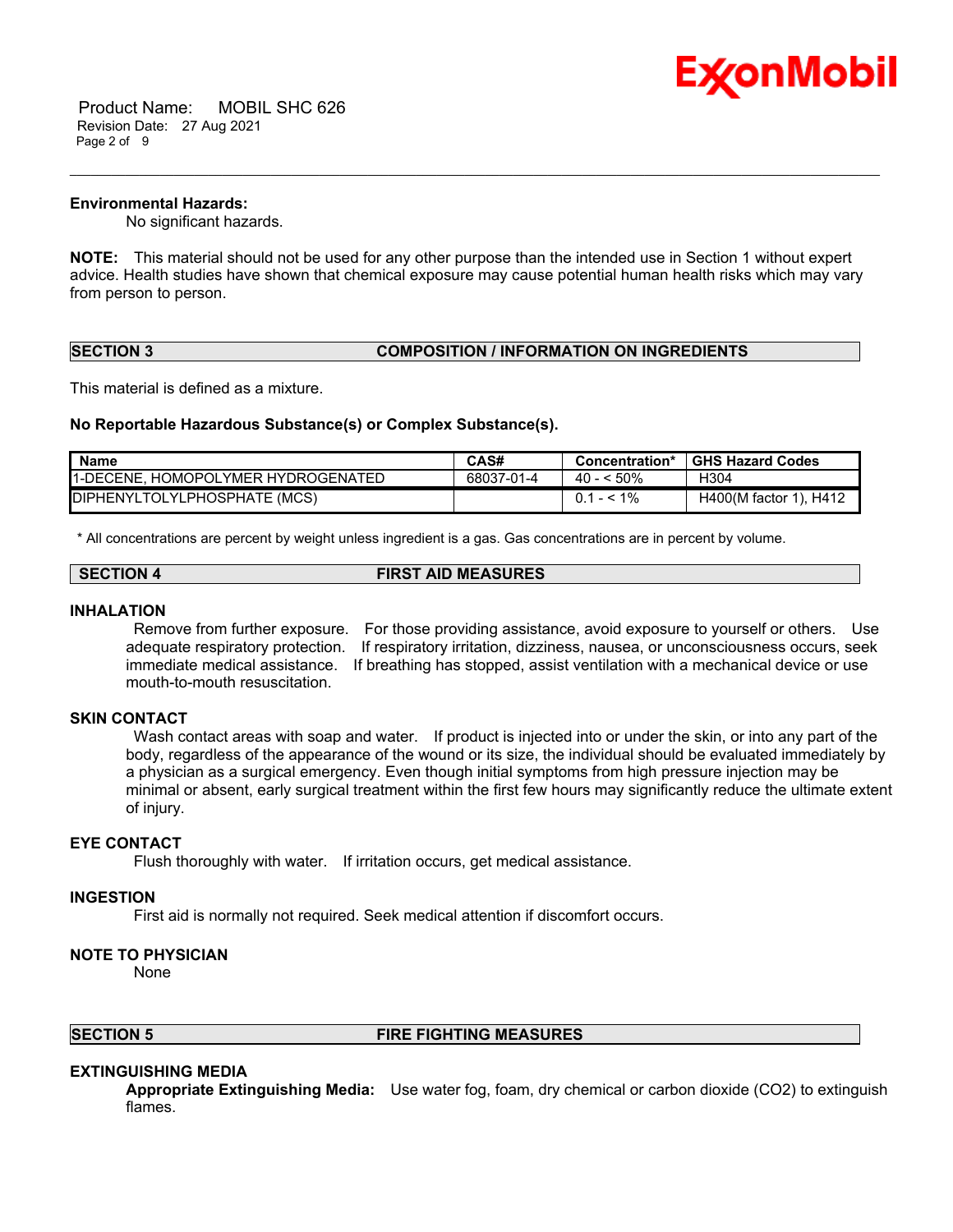

#### **Inappropriate Extinguishing Media:** Straight streams of water

#### **FIRE FIGHTING**

**Fire Fighting Instructions:** Evacuate area. Prevent run-off from fire control or dilution from entering streams, sewers or drinking water supply. Fire-fighters should use standard protective equipment and in enclosed spaces, self-contained breathing apparatus (SCBA). Use water spray to cool fire exposed surfaces and to protect personnel.

\_\_\_\_\_\_\_\_\_\_\_\_\_\_\_\_\_\_\_\_\_\_\_\_\_\_\_\_\_\_\_\_\_\_\_\_\_\_\_\_\_\_\_\_\_\_\_\_\_\_\_\_\_\_\_\_\_\_\_\_\_\_\_\_\_\_\_\_\_\_\_\_\_\_\_\_\_\_\_\_\_\_\_\_\_\_\_\_\_\_\_\_\_\_\_\_\_\_\_\_\_\_\_\_\_\_\_\_\_\_\_\_\_\_\_\_\_

**Hazardous Combustion Products:** Aldehydes, Incomplete combustion products, Oxides of carbon, Smoke, Fume, Sulphur oxides

#### **FLAMMABILITY PROPERTIES**

**Flash Point [Method]:** >218°C (424°F) [ASTM D-92] **Flammable Limits (Approximate volume % in air):** LEL: 0.9 UEL: 7.0 **Autoignition Temperature:** N/D

#### **SECTION 6 ACCIDENTAL RELEASE MEASURES**

#### **NOTIFICATION PROCEDURES**

In the event of a spill or accidental release, notify relevant authorities in accordance with all applicable regulations.

#### **PROTECTIVE MEASURES**

Avoid contact with spilled material. See Section 5 for fire fighting information. See the Hazard Identification Section for Significant Hazards. See Section 4 for First Aid Advice. See Section 8 for advice on the minimum requirements for personal protective equipment. Additional protective measures may be necessary, depending on the specific circumstances and/or the expert judgment of the emergency responders.

#### **SPILL MANAGEMENT**

**Land Spill:** Stop leak if you can do so without risk. Recover by pumping or with suitable absorbent.

**Water Spill:** Stop leak if you can do so without risk. Confine the spill immediately with booms. Warn other shipping. Remove from the surface by skimming or with suitable absorbents. Seek the advice of a specialist before using dispersants.

Water spill and land spill recommendations are based on the most likely spill scenario for this material; however, geographic conditions, wind, temperature, (and in the case of a water spill) wave and current direction and speed may greatly influence the appropriate action to be taken. For this reason, local experts should be consulted. Note: Local regulations may prescribe or limit action to be taken.

#### **ENVIRONMENTAL PRECAUTIONS**

Large Spills: Dyke far ahead of liquid spill for later recovery and disposal. Prevent entry into waterways, sewers, basements or confined areas.

### **SECTION 7 HANDLING AND STORAGE**

#### **HANDLING**

 Prevent small spills and leakage to avoid slip hazard. Material can accumulate static charges which may cause an electrical spark (ignition source). When the material is handled in bulk, an electrical spark could ignite any flammable vapors from liquids or residues that may be present (e.g., during switch-loading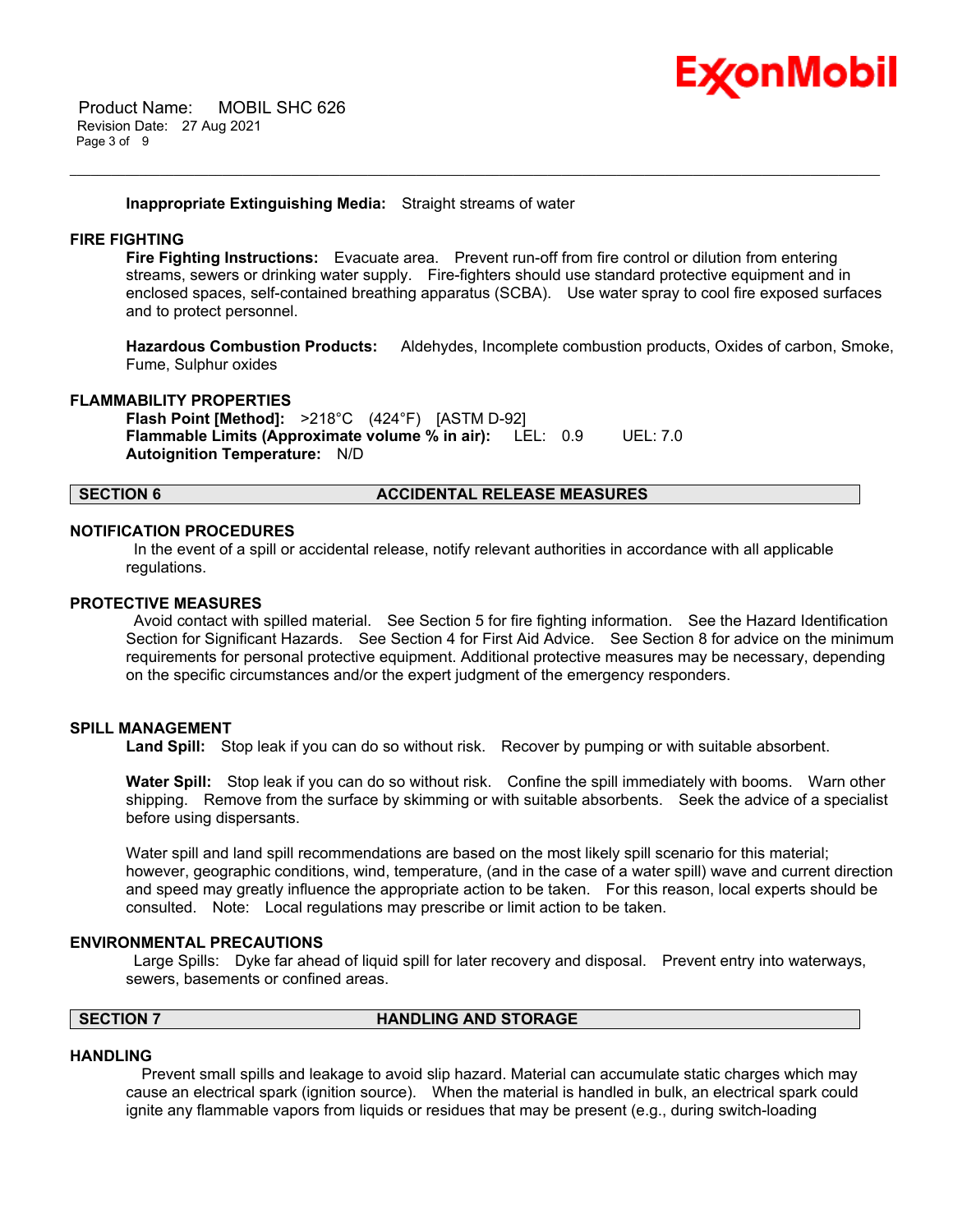

 Product Name: MOBIL SHC 626 Revision Date: 27 Aug 2021 Page 4 of 9

> operations). Use proper bonding and/or earthing procedures. However, bonding and earthing may not eliminate the hazard from static accumulation. Consult local applicable standards for guidance. Additional references include American Petroleum Institute 2003 (Protection Against Ignitions Arising out of Static, Lightning and Stray Currents) or National Fire Protection Agency 77 (Recommended Practice on Static Electricity) or CENELEC CLC/TR 50404 (Electrostatics - Code of practice for the avoidance of hazards due to static electricity).

\_\_\_\_\_\_\_\_\_\_\_\_\_\_\_\_\_\_\_\_\_\_\_\_\_\_\_\_\_\_\_\_\_\_\_\_\_\_\_\_\_\_\_\_\_\_\_\_\_\_\_\_\_\_\_\_\_\_\_\_\_\_\_\_\_\_\_\_\_\_\_\_\_\_\_\_\_\_\_\_\_\_\_\_\_\_\_\_\_\_\_\_\_\_\_\_\_\_\_\_\_\_\_\_\_\_\_\_\_\_\_\_\_\_\_\_\_

#### **Static Accumulator:** This material is a static accumulator.

#### **STORAGE**

The type of container used to store the material may affect static accumulation and dissipation. Do not store in open or unlabelled containers.

#### **SECTION 8 EXPOSURE CONTROLS / PERSONAL PROTECTION**

#### **EXPOSURE LIMIT VALUES**

#### **Exposure limits/standards (Note: Exposure limits are not additive):**

| <b>Substance Name</b> | Form      | Limit/Standard |                  | <b>Note</b> | <b>Source</b> |
|-----------------------|-----------|----------------|------------------|-------------|---------------|
| 1-DECENE. HOMOPOLYMER |           | TWA            | $5 \text{ mg/m}$ |             | ExxonMobil    |
| <b>HYDROGENATED</b>   | Aerosols  |                |                  |             |               |
|                       | (thoracic |                |                  |             |               |
|                       | fraction) |                |                  |             |               |

**Exposure limits/standards for materials that can be formed when handling this product:** When mists/aerosols can occur the following is recommended:  $5 \text{ mg/m}^3$  - ACGIH TLV (inhalable fraction).

Note: Information about recommended monitoring procedures can be obtained from the relevant agency(ies)/institute(s):

#### **ENGINEERING CONTROLS**

The level of protection and types of controls necessary will vary depending upon potential exposure conditions. Control measures to consider:

No special requirements under ordinary conditions of use and with adequate ventilation.

### **PERSONAL PROTECTION**

Personal protective equipment selections vary based on potential exposure conditions such as applications, handling practices, concentration and ventilation. Information on the selection of protective equipment for use with this material, as provided below, is based upon intended, normal usage.

**Respiratory Protection:** If engineering controls do not maintain airborne contaminant concentrations at a level which is adequate to protect worker health, an approved respirator may be appropriate. Respirator selection, use, and maintenance must be in accordance with regulatory requirements, if applicable. Types of respirators to be considered for this material include:

No special requirements under ordinary conditions of use and with adequate ventilation.

For high airborne concentrations, use an approved supplied-air respirator, operated in positive pressure mode. Supplied air respirators with an escape bottle may be appropriate when oxygen levels are inadequate, gas/vapour warning properties are poor, or if air purifying filter capacity/rating may be exceeded.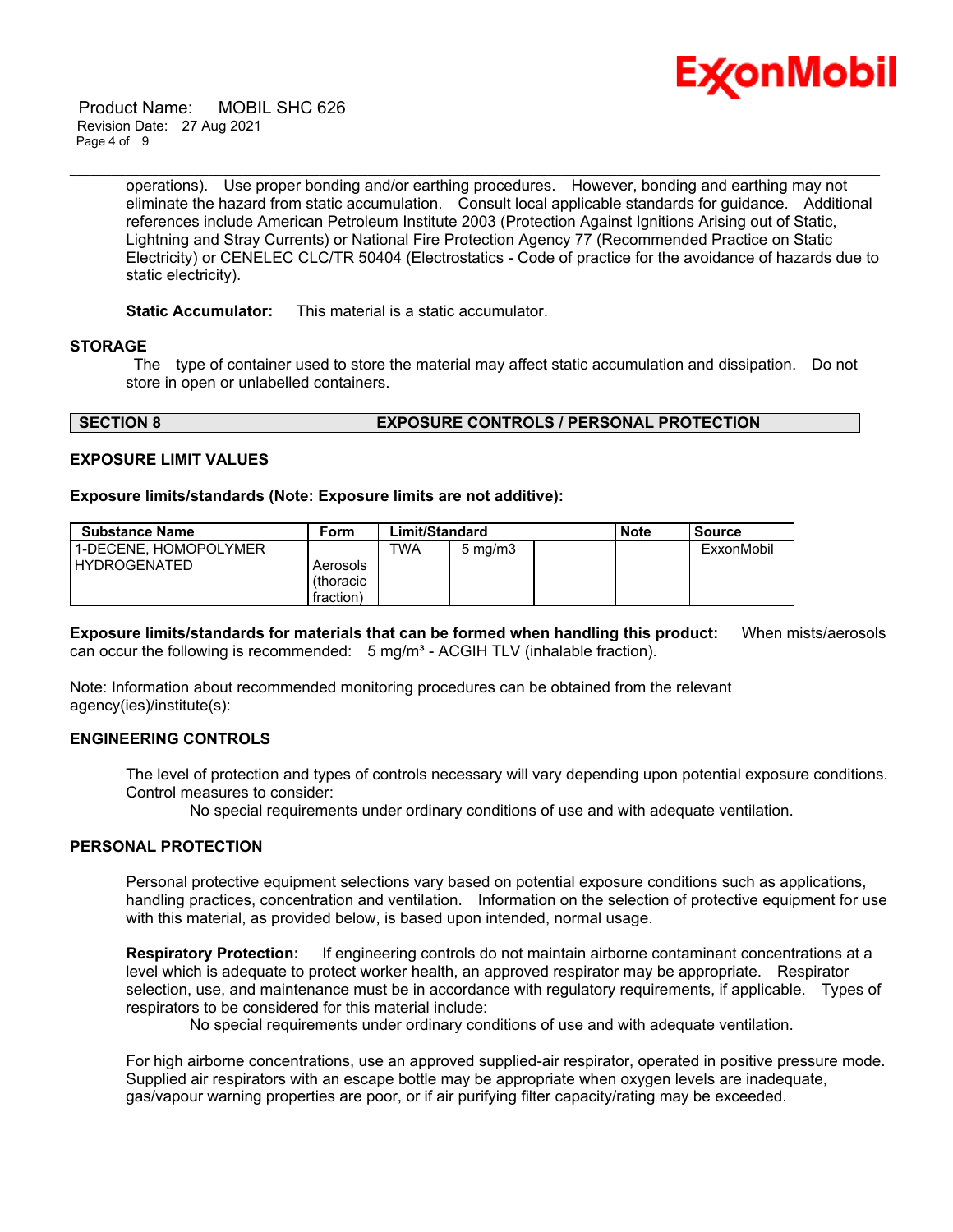

 Product Name: MOBIL SHC 626 Revision Date: 27 Aug 2021 Page 5 of 9

> **Hand Protection:** Any specific glove information provided is based on published literature and glove manufacturer data. Glove suitability and breakthrough time will differ depending on the specific use conditions. Contact the glove manufacturer for specific advice on glove selection and breakthrough times for your use conditions. Inspect and replace worn or damaged gloves. The types of gloves to be considered for this material include:

\_\_\_\_\_\_\_\_\_\_\_\_\_\_\_\_\_\_\_\_\_\_\_\_\_\_\_\_\_\_\_\_\_\_\_\_\_\_\_\_\_\_\_\_\_\_\_\_\_\_\_\_\_\_\_\_\_\_\_\_\_\_\_\_\_\_\_\_\_\_\_\_\_\_\_\_\_\_\_\_\_\_\_\_\_\_\_\_\_\_\_\_\_\_\_\_\_\_\_\_\_\_\_\_\_\_\_\_\_\_\_\_\_\_\_\_\_

No protection is ordinarily required under normal conditions of use.

**Eye Protection:** If contact is likely, safety glasses with side shields are recommended.

**Skin and Body Protection:** Any specific clothing information provided is based on published literature or manufacturer data. The types of clothing to be considered for this material include:

No skin protection is ordinarily required under normal conditions of use. In accordance with good industrial hygiene practices, precautions should be taken to avoid skin contact.

**Specific Hygiene Measures:** Always observe good personal hygiene measures, such as washing after handling the material and before eating, drinking, and/or smoking. Routinely wash work clothing and protective equipment to remove contaminants. Discard contaminated clothing and footwear that cannot be cleaned. Practice good housekeeping.

#### **ENVIRONMENTAL CONTROLS**

Comply with applicable environmental regulations limiting discharge to air, water and soil. Protect the environment by applying appropriate control measures to prevent or limit emissions.

### **SECTION 9 PHYSICAL AND CHEMICAL PROPERTIES**

**Note: Physical and chemical properties are provided for safety, health and environmental considerations only and may not fully represent product specifications. Contact the Supplier for additional information.**

#### **GENERAL INFORMATION**

**Physical State:** Liquid **Colour:** Orange **Odour:** Characteristic **Odour Threshold:** N/D

#### **IMPORTANT HEALTH, SAFETY, AND ENVIRONMENTAL INFORMATION**

**Relative Density (at 15 °C):** 0.848 [ASTM D4052] **Flammability (Solid, Gas):** N/A **Flash Point [Method]:** >218°C (424°F) [ASTM D-92] **Flammable Limits (Approximate volume % in air):** LEL: 0.9 UEL: 7.0 **Autoignition Temperature:** N/D **Boiling Point / Range:** > 260°C (500°F) [Estimated] **Decomposition Temperature:** N/D **Vapour Density (Air = 1):** > 2 at 101 kPa [Estimated] **Vapour Pressure:** < 0.013 kPa (0.1 mm Hg) at 20 °C [Estimated] **Evaporation Rate (n-butyl acetate = 1):** N/D **pH:** N/A **Log Pow (n-Octanol/Water Partition Coefficient):** > 3.5 [Estimated] **Solubility in Water:** Negligible **Viscosity:** 68 cSt (68 mm2/sec) at 40ºC | 11.57 cSt (11.57 mm2/sec) at 100°C [ASTM D 445]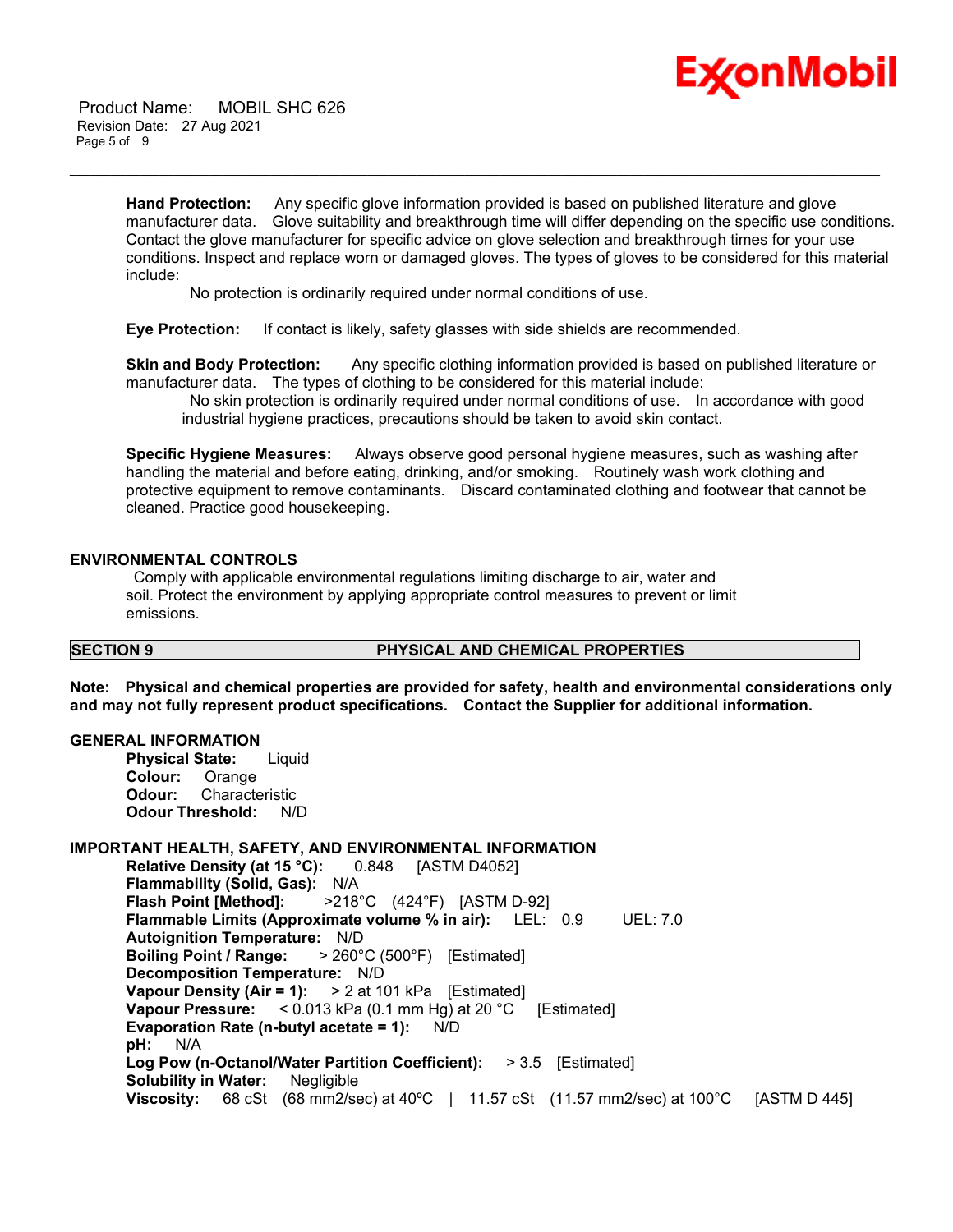

 Product Name: MOBIL SHC 626 Revision Date: 27 Aug 2021 Page 6 of 9

**Oxidizing Properties:** See Hazards Identification Section.

#### **OTHER INFORMATION**

**Freezing Point:** N/D **Melting Point:** N/A **Pour Point:** -45°C (-49°F) [ASTM D5950]

#### **SECTION 10 STABILITY AND REACTIVITY**

\_\_\_\_\_\_\_\_\_\_\_\_\_\_\_\_\_\_\_\_\_\_\_\_\_\_\_\_\_\_\_\_\_\_\_\_\_\_\_\_\_\_\_\_\_\_\_\_\_\_\_\_\_\_\_\_\_\_\_\_\_\_\_\_\_\_\_\_\_\_\_\_\_\_\_\_\_\_\_\_\_\_\_\_\_\_\_\_\_\_\_\_\_\_\_\_\_\_\_\_\_\_\_\_\_\_\_\_\_\_\_\_\_\_\_\_\_

**STABILITY:** Material is stable under normal conditions.

**CONDITIONS TO AVOID:** Excessive heat. High energy sources of ignition.

**MATERIALS TO AVOID:** Strong oxidisers

**HAZARDOUS DECOMPOSITION PRODUCTS:** Material does not decompose at ambient temperatures.

**POSSIBILITY OF HAZARDOUS REACTIONS:** Hazardous polymerization will not occur.

#### **SECTION 11 TOXICOLOGICAL INFORMATION**

### **INFORMATION ON TOXICOLOGICAL EFFECTS**

| <b>Hazard Class</b>                                               | <b>Conclusion / Remarks</b>                                                                        |
|-------------------------------------------------------------------|----------------------------------------------------------------------------------------------------|
| <b>Inhalation</b>                                                 |                                                                                                    |
| Acute Toxicity: No end point data for<br>material.                | Minimally Toxic. Based on assessment of the components.                                            |
| Irritation: No end point data for material.                       | Negligible hazard at ambient/normal handling temperatures.                                         |
| Ingestion                                                         |                                                                                                    |
| Acute Toxicity: No end point data for<br>material.                | Minimally Toxic. Based on assessment of the components.                                            |
| <b>Skin</b>                                                       |                                                                                                    |
| Acute Toxicity: No end point data for<br>lmaterial.               | Minimally Toxic. Based on assessment of the components.                                            |
| Skin Corrosion/Irritation: No end point data<br>for material.     | Negligible irritation to skin at ambient temperatures. Based on<br>assessment of the components.   |
| <b>Eye</b>                                                        |                                                                                                    |
| Serious Eye Damage/Irritation: No end point<br>data for material. | May cause mild, short-lasting discomfort to eyes. Based on<br>assessment of the components.        |
| <b>Sensitisation</b>                                              |                                                                                                    |
| Respiratory Sensitization: No end point data<br>for material.     | Not expected to be a respiratory sensitizer.                                                       |
| Skin Sensitization: No end point data for<br>material.            | Not expected to be a skin sensitizer. Based on assessment of the<br>components.                    |
| Aspiration: Data available.                                       | Not expected to be an aspiration hazard. Based on physico-<br>chemical properties of the material. |
| Germ Cell Mutagenicity: No end point data<br>for material.        | Not expected to be a germ cell mutagen. Based on assessment of<br>the components.                  |
| Carcinogenicity: No end point data for<br>material.               | Not expected to cause cancer. Based on assessment of the<br>components.                            |
| Reproductive Toxicity: No end point data<br>for material.         | Not expected to be a reproductive toxicant. Based on assessment<br>of the components.              |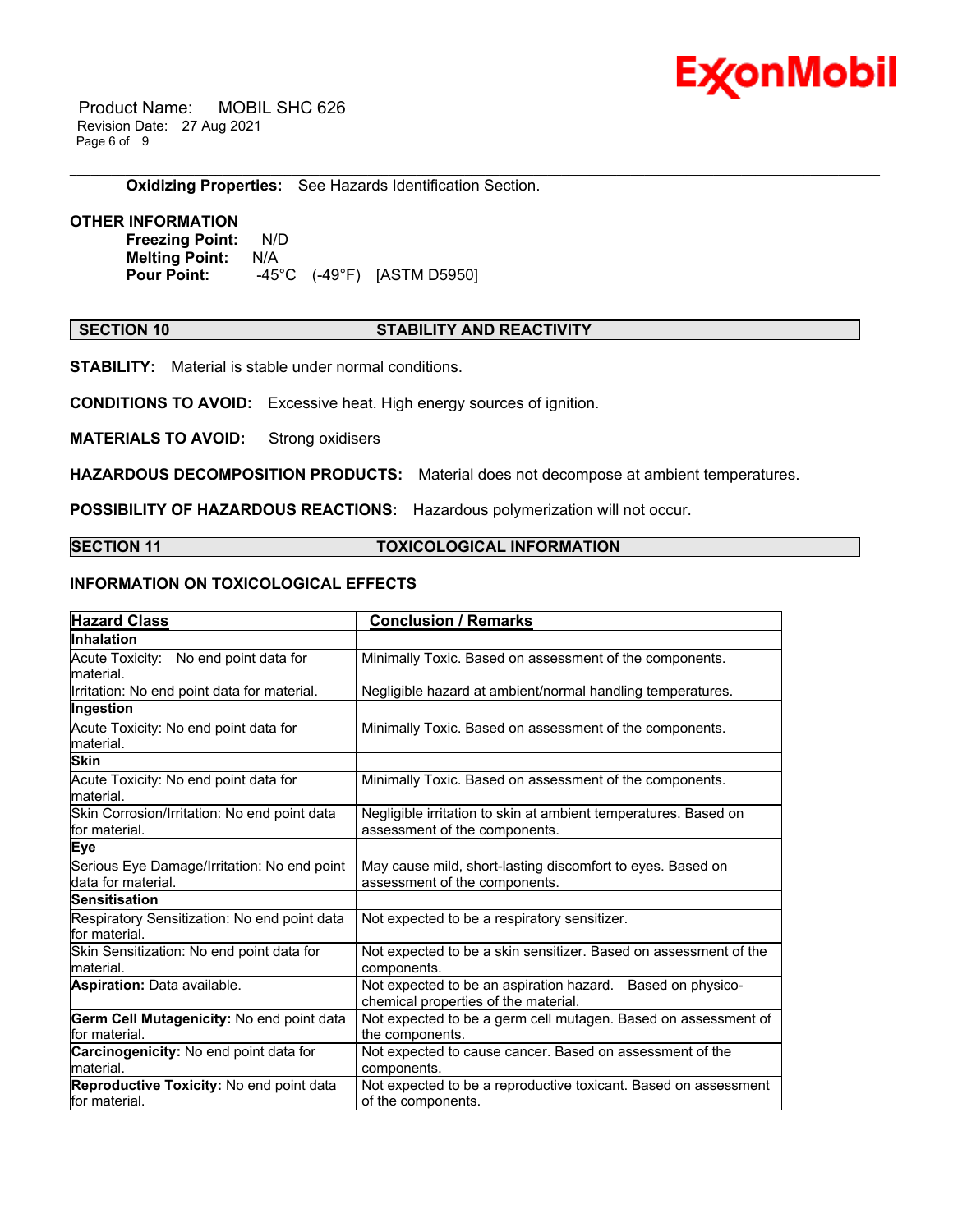

 Product Name: MOBIL SHC 626 Revision Date: 27 Aug 2021 Page 7 of 9

| Lactation: No end point data for material.            | Not expected to cause harm to breast-fed children.                                                                |
|-------------------------------------------------------|-------------------------------------------------------------------------------------------------------------------|
| Specific Target Organ Toxicity (STOT)                 |                                                                                                                   |
| Single Exposure: No end point data for<br>material.   | Not expected to cause organ damage from a single exposure.                                                        |
| Repeated Exposure: No end point data for<br>material. | Not expected to cause organ damage from prolonged or repeated<br>exposure. Based on assessment of the components. |

### **OTHER INFORMATION**

#### **For the product itself:**

Repeated and/or prolonged exposure may cause irritation to the skin, eyes, or respiratory tract. **Contains:**

Synthetic base oils: Not expected to cause significant health effects under conditions of normal use, based on laboratory studies with the same or similar materials. Not mutagenic or genotoxic. Not sensitising in test animals and humans.

#### **SECTION 12 ECOLOGICAL INFORMATION**

The information given is based on data for the material, components of the material, or for similar materials, through the application of bridging principals.

#### **ECOTOXICITY**

 Material -- Not expected to be harmful to aquatic organisms. Material -- Not expected to demonstrate chronic toxicity to aquatic organisms

#### **MOBILITY**

 Base oil component -- Low solubility and floats and is expected to migrate from water to the land. Expected to partition to sediment and wastewater solids.

#### **ECOLOGICAL DATA**

#### **Ecotoxicity**

| Test                       | <b>Duration</b> | <b>Organism Type</b>   | <b>Test Results</b>                        |
|----------------------------|-----------------|------------------------|--------------------------------------------|
| Aquatic - Acute Toxicity   | $96$ hour(s)    | Oncorhynchus<br>mykiss | LL50 1003 mg/l: data for similar materials |
| Aquatic - Chronic Toxicity | $21$ dav $(s)$  | Daphnia magna          | NOELR 1 mg/l: data for similar materials   |

| <b>DISPOSAL CONSIDERATIONS</b><br><b>SECTION 13</b> |  |
|-----------------------------------------------------|--|
|-----------------------------------------------------|--|

Disposal recommendations based on material as supplied. Disposal must be in accordance with current applicable laws and regulations, and material characteristics at time of disposal.

#### **DISPOSAL RECOMMENDATIONS**

Product is suitable for burning in an enclosed controlled burner for fuel value or disposal by supervised incineration at very high temperatures to prevent formation of undesirable combustion products. Protect the environment. Dispose of used oil at designated sites. Minimize skin contact. Do not mix used oils with solvents, brake fluids or coolants.

**Empty Container Warning** Empty Container Warning (where applicable): Empty containers may contain residue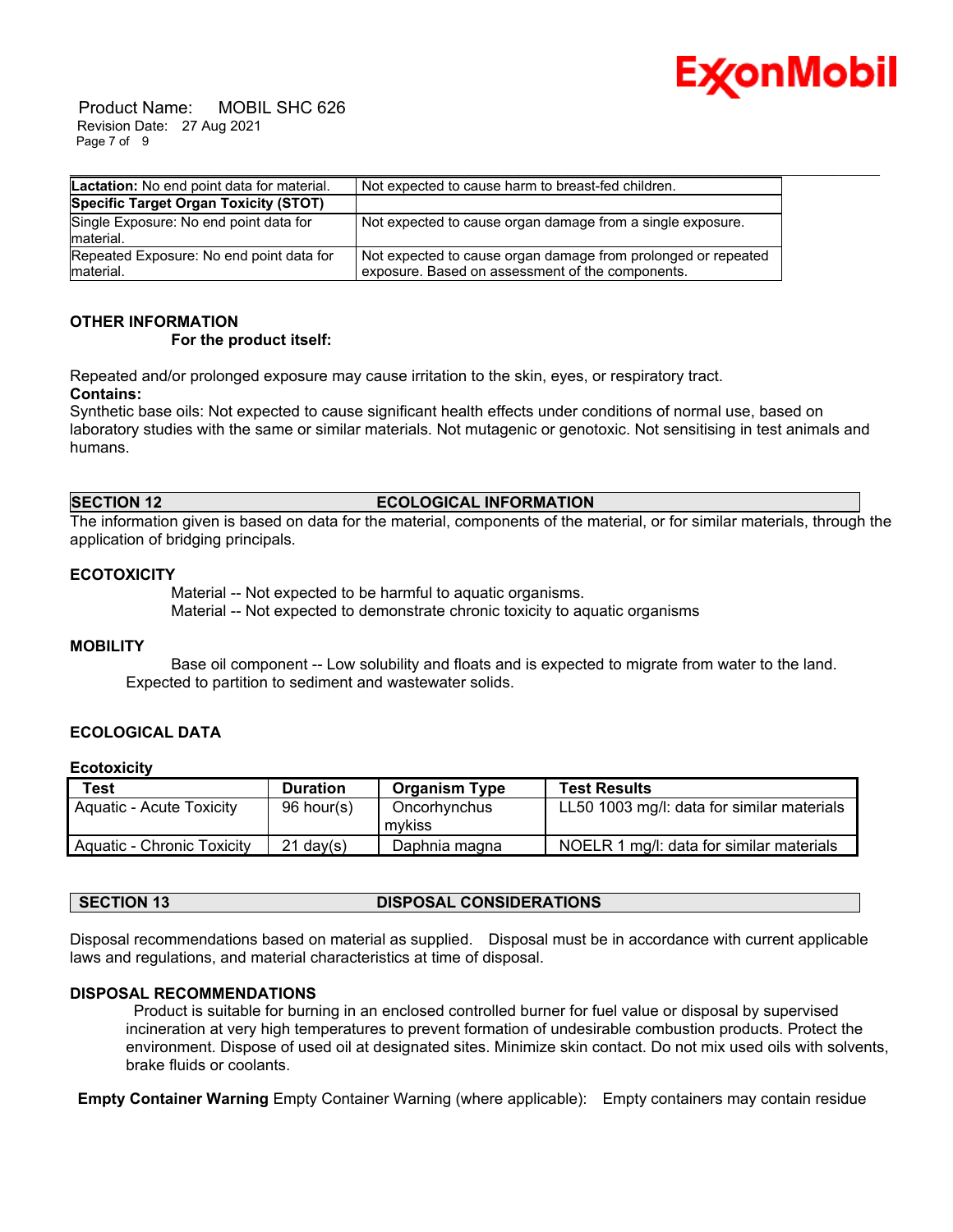

 Product Name: MOBIL SHC 626 Revision Date: 27 Aug 2021 Page 8 of 9

and can be dangerous. Do not attempt to refill or clean containers without proper instructions. Empty drums should be completely drained and safely stored until appropriately reconditioned or disposed. Empty containers should be taken for recycling, recovery, or disposal through suitably qualified or licensed contractor and in accordance with governmental regulations. DO NOT PRESSURISE, CUT, WELD, BRAZE, SOLDER, DRILL, GRIND, OR EXPOSE SUCH CONTAINERS TO HEAT, FLAME, SPARKS, STATIC ELECTRICITY, OR OTHER SOURCES OF IGNITION. THEY MAY EXPLODE AND CAUSE INJURY OR DEATH.

\_\_\_\_\_\_\_\_\_\_\_\_\_\_\_\_\_\_\_\_\_\_\_\_\_\_\_\_\_\_\_\_\_\_\_\_\_\_\_\_\_\_\_\_\_\_\_\_\_\_\_\_\_\_\_\_\_\_\_\_\_\_\_\_\_\_\_\_\_\_\_\_\_\_\_\_\_\_\_\_\_\_\_\_\_\_\_\_\_\_\_\_\_\_\_\_\_\_\_\_\_\_\_\_\_\_\_\_\_\_\_\_\_\_\_\_\_

#### **SECTION 14 TRANSPORT INFORMATION**

**LAND (ADR/RID):** Not Regulated for Land Transport

**SEA (IMDG):** Not Regulated for Sea Transport according to IMDG-Code

**Marine Pollutant:** No

**AIR (IATA):** Not Regulated for Air Transport

### **SECTION 15 REGULATORY INFORMATION**

**This material is not considered hazardous according to the Classification of Chemicals based on Globally Harmonized System of Classification and Labelling of Chemicals (GHS).**

#### **REGULATORY STATUS AND APPLICABLE LAWS AND REGULATIONS**

**Listed or exempt from listing/notification on the following chemical inventories :** AIIC, DSL, IECSC, ISHL, KECI, PICCS, TCSI, TSCA

 **Special Cases:**

| Inventory   | <b>Status</b>              |
|-------------|----------------------------|
| <b>ENCS</b> | Apply<br>.<br>kestrictions |

#### **SECTION 16 OTHER INFORMATION**

#### **N/D = Not determined, N/A = Not applicable**

**KEY TO THE H-CODES CONTAINED IN SECTION 3 OF THIS DOCUMENT (for information only):**

H304: May be fatal if swallowed and enters airways; Aspiration, Cat 1

H400: Very toxic to aquatic life; Acute Env Tox, Cat 1

H412: Harmful to aquatic life with long lasting effects; Chronic Env Tox, Cat 3

### **THIS SAFETY DATA SHEET CONTAINS THE FOLLOWING REVISIONS:**

No revision information

----------------------------------------------------------------------------------------------------------------------------------------------------- The information and recommendations contained herein are, to the best of ExxonMobil's knowledge and belief, accurate and reliable as of the date issued. You can contact ExxonMobil to insure that this document is the most current available from ExxonMobil. The information and recommendations are offered for the user's consideration and

examination. It is the user's responsibility to satisfy itself that the product is suitable for the intended use. If buyer